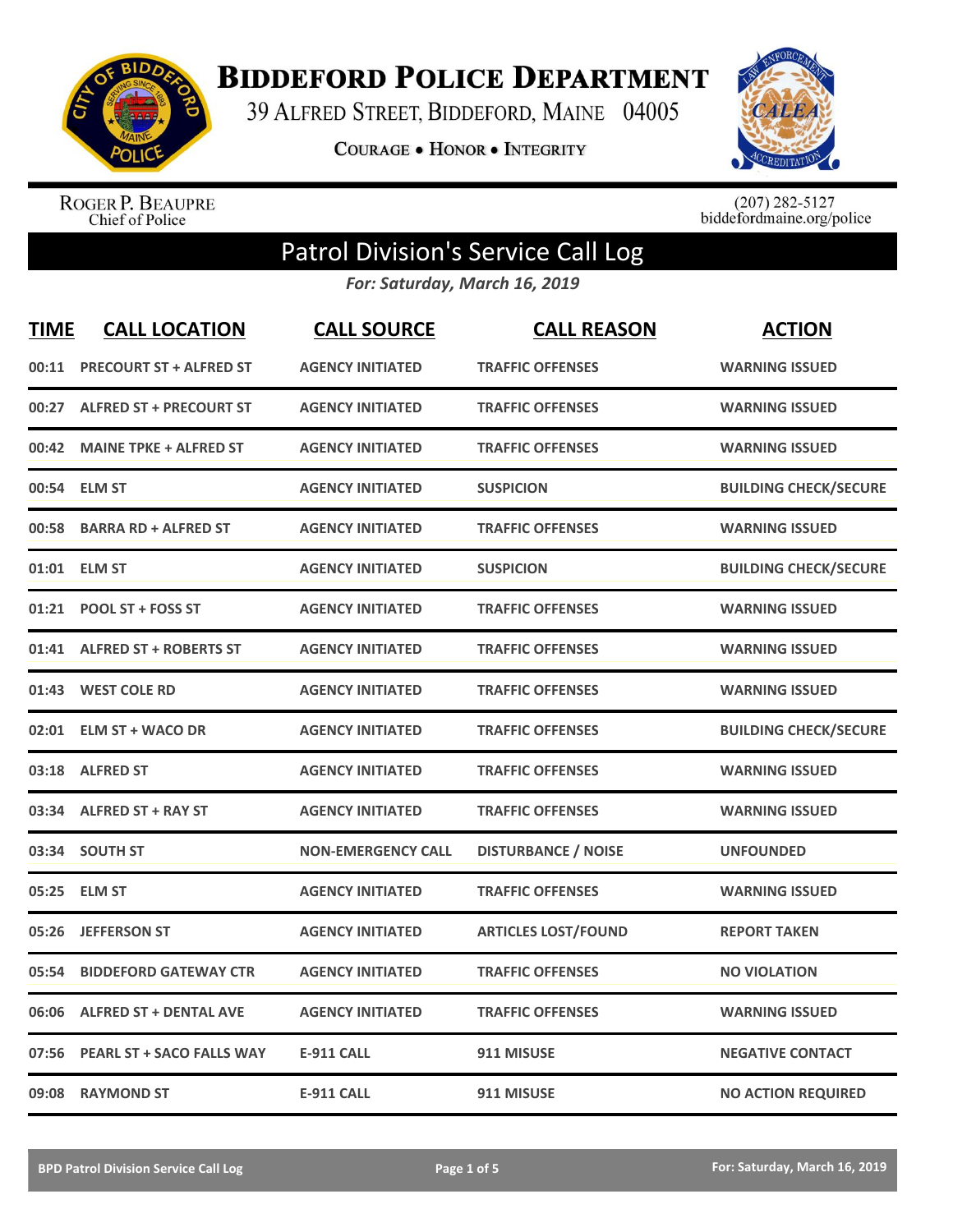| <b>TIME</b> | <b>CALL LOCATION</b>                                             | <b>CALL SOURCE</b>                                                                        | <b>CALL REASON</b>                                                                        | <b>ACTION</b>                |
|-------------|------------------------------------------------------------------|-------------------------------------------------------------------------------------------|-------------------------------------------------------------------------------------------|------------------------------|
|             | 09:48 POOL ST + SEVIGNY AVE                                      | <b>AGENCY INITIATED</b>                                                                   | <b>TRAFFIC OFFENSES</b>                                                                   | <b>WARNING ISSUED</b>        |
|             | 09:49 POOL ST                                                    | <b>AGENCY INITIATED</b>                                                                   | <b>TRAFFIC OFFENSES</b>                                                                   | <b>VSAC ISSUED</b>           |
|             | 09:55 LINCOLN ST                                                 | <b>NON-EMERGENCY CALL</b>                                                                 | 911 MISUSE                                                                                | <b>NO ACTION REQUIRED</b>    |
|             | 09:58 PARENT AVE + POOL ST                                       | <b>AGENCY INITIATED</b>                                                                   | <b>ANIMAL COMPLAINT</b>                                                                   | <b>SERVICES RENDERED</b>     |
|             | 09:59 MARINER WAY                                                | <b>E-911 CALL</b>                                                                         | 911 MISUSE                                                                                | <b>WARNING ISSUED</b>        |
|             | 10:09 GOOCH ST                                                   | <b>E-911 CALL</b>                                                                         | 911 MISUSE                                                                                | <b>NO ACTION REQUIRED</b>    |
|             | 10:35 POOL ST + HILLS BEACH RD                                   | <b>AGENCY INITIATED</b>                                                                   | <b>TRAFFIC OFFENSES</b>                                                                   | <b>WARNING ISSUED</b>        |
|             | 10:46 ELM ST                                                     | <b>AGENCY INITIATED</b>                                                                   | <b>TRAFFIC OFFENSES</b>                                                                   | <b>WARNING ISSUED</b>        |
|             | 10:55 HILLS BEACH RD                                             | <b>AGENCY INITIATED</b>                                                                   | <b>TRAFFIC OFFENSES</b>                                                                   | <b>WARNING ISSUED</b>        |
|             | 11:06 POOL ST + COLUMBUS WAY                                     | <b>AGENCY INITIATED</b>                                                                   | <b>TRAFFIC OFFENSES</b>                                                                   | <b>WARNING ISSUED</b>        |
|             | 11:07 SOUTH ST                                                   | <b>AGENCY INITIATED</b>                                                                   | <b>TRAFFIC OFFENSES</b>                                                                   | <b>WARNING ISSUED</b>        |
|             | 11:24 BRADBURY ST                                                | <b>NON-EMERGENCY CALL</b>                                                                 | <b>PARKING COMPLAINT</b>                                                                  | <b>UNFOUNDED</b>             |
|             | 11:25 SOUTH ST                                                   | <b>AGENCY INITIATED</b>                                                                   | <b>TRAFFIC OFFENSES</b>                                                                   | <b>WARNING ISSUED</b>        |
|             | 11:36 SOUTH ST                                                   | <b>AGENCY INITIATED</b>                                                                   | <b>TRAFFIC OFFENSES</b>                                                                   | <b>WARNING ISSUED</b>        |
|             | 11:46 ALFRED ST                                                  | <b>E-911 CALL</b>                                                                         | 911 MISUSE                                                                                | <b>WARNING ISSUED</b>        |
|             | 11:49 ALFRED ST + JEFFERSON ST                                   | <b>RADIO</b>                                                                              | <b>CODES ENFORCEMENT</b>                                                                  | <b>REFERRED OTHER AGENCY</b> |
|             | 11:54 ALFRED ST<br><b>CHARGE: VIOLATING CONDITION OF RELEASE</b> | <b>AGENCY INITIATED</b><br>CHARGE: THEFT BY UNAUTHORIZED TAKING OR TRANSFER - SHOPLIFTING | <b>PAPERWORK</b><br>OFFENDER: JOSEPH JACKSON KIMBALL  AGE: 19  RESIDENT OF: BIDDEFORD, ME | <b>PAPERWORK SERVED</b>      |
|             | <b>11:58 RIVER RD</b>                                            | <b>AGENCY INITIATED</b>                                                                   | <b>TRAFFIC OFFENSES</b>                                                                   | <b>VSAC ISSUED</b>           |
|             | 12:01 HILL ST                                                    | <b>AGENCY INITIATED</b>                                                                   | <b>TRAFFIC OFFENSES</b>                                                                   | <b>WARNING ISSUED</b>        |
|             | 12:05 MAY ST + ROUND HILL ST                                     | <b>AGENCY INITIATED</b>                                                                   | <b>TRAFFIC OFFENSES</b>                                                                   | <b>WARNING ISSUED</b>        |
|             | <b>12:06 HILL ST</b>                                             | <b>AGENCY INITIATED</b>                                                                   | <b>TRAFFIC OFFENSES</b>                                                                   | <b>WARNING ISSUED</b>        |
|             | 12:13 WEST ST + SOUTHGATE AVE                                    | <b>AGENCY INITIATED</b>                                                                   | <b>TRAFFIC OFFENSES</b>                                                                   | <b>WARNING ISSUED</b>        |
|             | 12:14 MAY ST + ROBERTS ST                                        | <b>AGENCY INITIATED</b>                                                                   | <b>TRAFFIC OFFENSES</b>                                                                   | <b>WARNING ISSUED</b>        |
|             | <b>12:16 RIVER RD</b>                                            | <b>AGENCY INITIATED</b>                                                                   | <b>TRAFFIC OFFENSES</b>                                                                   | <b>WARNING ISSUED</b>        |
|             | 12:20 WEST ST + SOUTHGATE AVE                                    | <b>AGENCY INITIATED</b>                                                                   | <b>TRAFFIC OFFENSES</b>                                                                   | <b>WARNING ISSUED</b>        |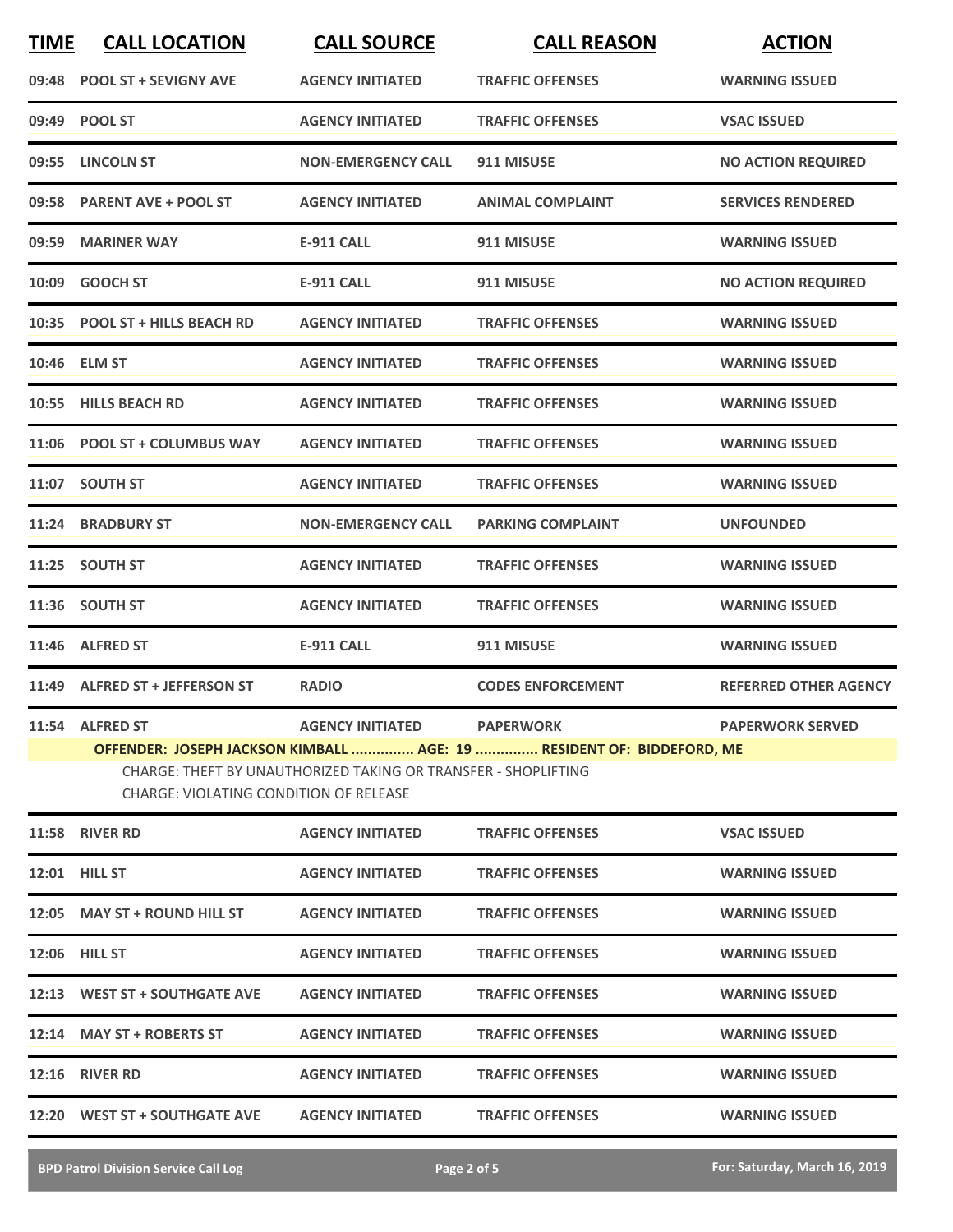| <b>TIME</b> | <b>CALL LOCATION</b>            | <b>CALL SOURCE</b>        | <b>CALL REASON</b>          | <b>ACTION</b>                |
|-------------|---------------------------------|---------------------------|-----------------------------|------------------------------|
|             | 12:53 FRANKLIN ST               | <b>AGENCY INITIATED</b>   | <b>TRAFFIC OFFENSES</b>     | <b>NO ACTION REQUIRED</b>    |
| 12:59       | <b>MEDICAL CENTER DR</b>        | <b>NON-EMERGENCY CALL</b> | <b>ASSIST PD AGENCY</b>     | <b>SERVICES RENDERED</b>     |
|             | 13:02 ALFRED ST                 | <b>AGENCY INITIATED</b>   | <b>ALL OTHER</b>            | <b>SERVICES RENDERED</b>     |
|             | 13:26 HILL ST                   | <b>AGENCY INITIATED</b>   | <b>TRAFFIC OFFENSES</b>     | <b>WARNING ISSUED</b>        |
|             | 13:34 WEST ST + PRISCILLA AVE   | <b>AGENCY INITIATED</b>   | <b>TRAFFIC OFFENSES</b>     | <b>WARNING ISSUED</b>        |
|             | 13:37 POOL ST                   | <b>AGENCY INITIATED</b>   | <b>TRAFFIC OFFENSES</b>     | <b>WARNING ISSUED</b>        |
|             | 13:44 POOL ST                   | <b>AGENCY INITIATED</b>   | <b>TRAFFIC OFFENSES</b>     | <b>WARNING ISSUED</b>        |
|             | 13:44 HOOPER ST                 | <b>E-911 CALL</b>         | 911 MISUSE                  | <b>SERVICES RENDERED</b>     |
|             | 13:45 POOL ST                   | <b>AGENCY INITIATED</b>   | <b>TRAFFIC OFFENSES</b>     | <b>WARNING ISSUED</b>        |
|             | 13:48 PIERSONS LN               | <b>NON-EMERGENCY CALL</b> | <b>SUSPICION</b>            | <b>WARNING ISSUED</b>        |
|             | 13:50 POOL ST                   | <b>AGENCY INITIATED</b>   | <b>TRAFFIC OFFENSES</b>     | <b>WARNING ISSUED</b>        |
|             | 13:54 WASHINGTON ST             | <b>AGENCY INITIATED</b>   | <b>NO PARKING SIGN</b>      | <b>REFERRED OTHER AGENCY</b> |
| 14:02       | <b>POOL ST + HILLS BEACH RD</b> | <b>AGENCY INITIATED</b>   | <b>TRAFFIC OFFENSES</b>     | <b>WARNING ISSUED</b>        |
|             | 14:03 TIGER WAY + HILL ST       | <b>AGENCY INITIATED</b>   | <b>TRAFFIC OFFENSES</b>     | <b>VSAC ISSUED</b>           |
|             | 14:08 SOUTH ST                  | <b>NON-EMERGENCY CALL</b> | <b>DRUG</b>                 | <b>NO VIOLATION</b>          |
|             | 14:11 POOL ST + HILLS BEACH RD  | <b>AGENCY INITIATED</b>   | <b>TRAFFIC OFFENSES</b>     | <b>WARNING ISSUED</b>        |
|             | 14:27 POOL ST                   | <b>AGENCY INITIATED</b>   | <b>TRAFFIC OFFENSES</b>     | <b>WARNING ISSUED</b>        |
|             | 14:29 HILL ST                   | <b>AGENCY INITIATED</b>   | <b>TRAFFIC OFFENSES</b>     | <b>WARNING ISSUED</b>        |
|             | 15:15 CUTTS ST                  | <b>NON-EMERGENCY CALL</b> | <b>PAPERWORK</b>            | <b>SERVICES RENDERED</b>     |
|             | 15:37 HILL ST + SHELTRA AVE     | <b>AGENCY INITIATED</b>   | <b>TRAFFIC OFFENSES</b>     | <b>WARNING ISSUED</b>        |
|             |                                 |                           | <b>TRAFFIC OFFENSES</b>     | <b>WARNING ISSUED</b>        |
|             | 15:47 ALFRED ST                 | E-911 CALL                | <b>THEFT</b>                | <b>NEGATIVE CONTACT</b>      |
|             | 16:07 BACON ST                  | <b>AGENCY INITIATED</b>   | <b>TRAFFIC OFFENSES</b>     | <b>WARNING ISSUED</b>        |
|             | 16:08 PRECOURT ST + BAKERS WAY  | <b>AGENCY INITIATED</b>   | <b>TRAFFIC OFFENSES</b>     | <b>WARNING ISSUED</b>        |
|             | <b>16:16 UNION ST</b>           | <b>NON-EMERGENCY CALL</b> | <b>MENTAL ILLNESS CASES</b> | <b>FIELD INTERVIEW</b>       |
|             | <b>16:56 GRANITE ST</b>         | <b>AGENCY INITIATED</b>   | <b>TRAFFIC OFFENSES</b>     | <b>WARNING ISSUED</b>        |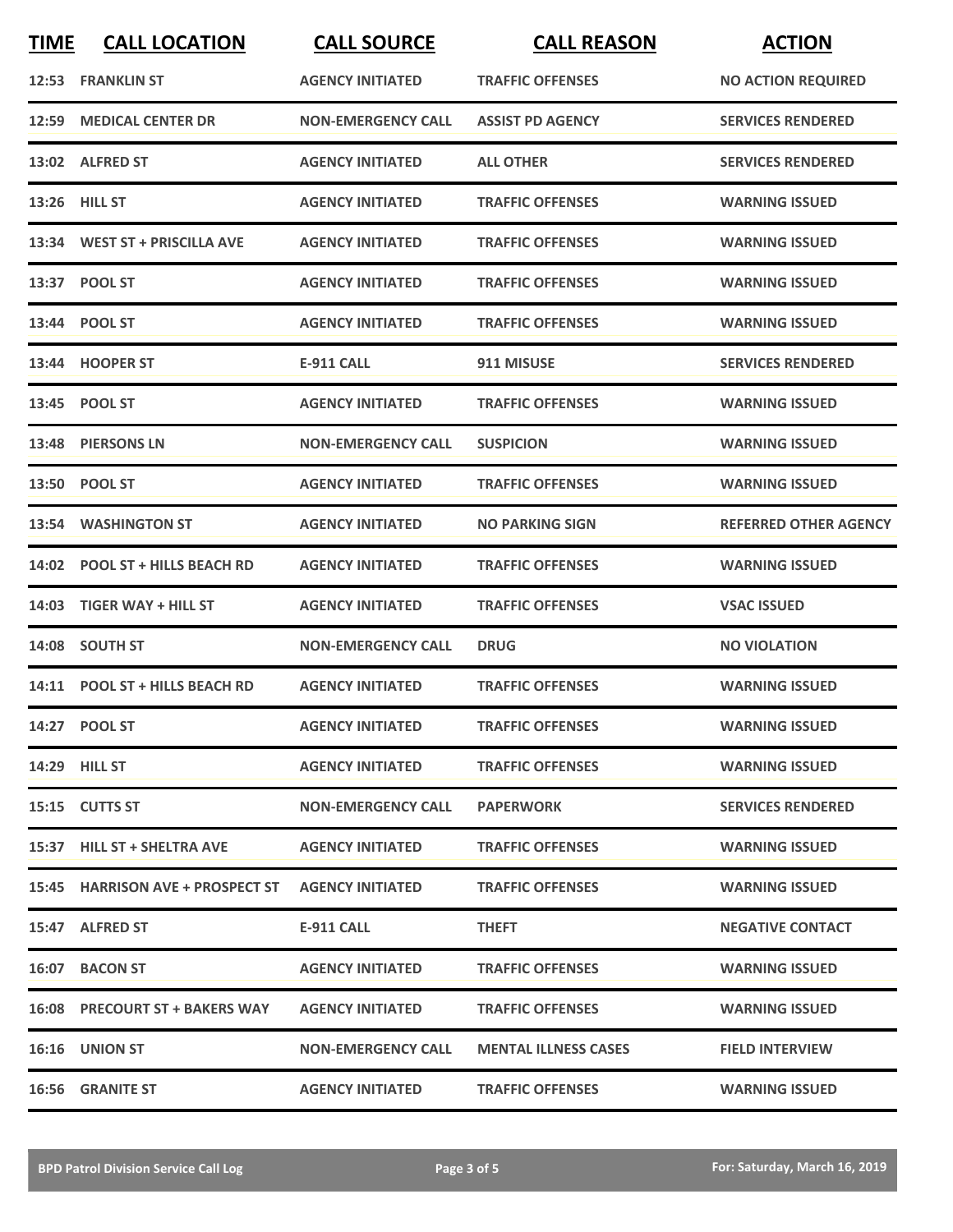| <b>TIME</b> | <b>CALL LOCATION</b>                               | <b>CALL SOURCE</b>        | <b>CALL REASON</b>         | <b>ACTION</b>               |
|-------------|----------------------------------------------------|---------------------------|----------------------------|-----------------------------|
|             | $17:01$ ELM ST + MAIN ST                           | <b>NON-EMERGENCY CALL</b> | <b>DISTURBANCE / NOISE</b> | <b>NEGATIVE CONTACT</b>     |
|             | 17:04 POOL ST                                      | <b>AGENCY INITIATED</b>   | <b>PAPERWORK</b>           | <b>PAPERWORK NOT SERVED</b> |
|             | 17:04 WENTWORTH ST                                 | <b>NON-EMERGENCY CALL</b> | <b>WARRANT ARREST</b>      | <b>NEGATIVE CONTACT</b>     |
|             | 17:05 ELM ST + LAMOTHE AVE                         | <b>AGENCY INITIATED</b>   | <b>TRAFFIC OFFENSES</b>    | <b>WARNING ISSUED</b>       |
|             | 17:16 PROSPECT ST                                  | <b>NON-EMERGENCY CALL</b> | <b>MESSAGE DELIVERY</b>    | <b>NEGATIVE CONTACT</b>     |
|             | 17:34 ALFRED ST + DENTAL AVE                       | <b>AGENCY INITIATED</b>   | <b>TRAFFIC OFFENSES</b>    | <b>VSAC ISSUED</b>          |
|             | 17:43 ELM ST                                       | <b>NON-EMERGENCY CALL</b> | <b>ROAD HAZARD</b>         | <b>SERVICES RENDERED</b>    |
|             | 17:52 PROSPECT ST                                  | <b>AGENCY INITIATED</b>   | <b>PAPERWORK</b>           | <b>PAPERWORK NOT SERVED</b> |
| 17:54       | <b>NEWTOWN RD + POOL ST</b>                        | <b>AGENCY INITIATED</b>   | <b>TRAFFIC OFFENSES</b>    | <b>WARNING ISSUED</b>       |
|             | 18:12 POOL ST + HEDLEY REYNOLDS W AGENCY INITIATED |                           | <b>TRAFFIC OFFENSES</b>    | <b>WARNING ISSUED</b>       |
|             | 18:17 POOL ST                                      | <b>AGENCY INITIATED</b>   | <b>TRAFFIC OFFENSES</b>    | <b>VSAC ISSUED</b>          |
|             | 18:32 ALFRED ST                                    | <b>AGENCY INITIATED</b>   | <b>TRAFFIC OFFENSES</b>    | <b>WARNING ISSUED</b>       |
| 18:35       | <b>SOUTH ST + WESTMORE AVE</b>                     | <b>AGENCY INITIATED</b>   | <b>TRAFFIC OFFENSES</b>    | <b>WARNING ISSUED</b>       |
| 18:59       | <b>MAY ST + COLONIAL DR</b>                        | <b>AGENCY INITIATED</b>   | <b>TRAFFIC OFFENSES</b>    | <b>WARNING ISSUED</b>       |
| 19:04       | <b>BARRA RD</b>                                    | <b>AGENCY INITIATED</b>   | <b>SUSPICION</b>           | <b>SERVICES RENDERED</b>    |
|             | 19:14 ALFRED ST                                    | <b>AGENCY INITIATED</b>   | <b>TRAFFIC OFFENSES</b>    | <b>WARNING ISSUED</b>       |
|             | 19:23 SULLIVAN ST                                  | <b>NON-EMERGENCY CALL</b> | <b>SUSPICION</b>           | <b>UNFOUNDED</b>            |
|             | 19:37 ELM ST                                       | <b>AGENCY INITIATED</b>   | <b>TRAFFIC OFFENSES</b>    | <b>WARNING ISSUED</b>       |
|             | 19:44 ELM ST + TAYLOR ST                           | <b>AGENCY INITIATED</b>   | <b>TRAFFIC OFFENSES</b>    | <b>WARNING ISSUED</b>       |
|             | 19:49 KING ST                                      | <b>NON-EMERGENCY CALL</b> | <b>NOISE COMPLAINT</b>     | <b>SERVICES RENDERED</b>    |
|             | 19:51 MAY ST + AMHERST ST                          | <b>AGENCY INITIATED</b>   | <b>TRAFFIC OFFENSES</b>    | <b>WARNING ISSUED</b>       |
|             | 20:00 HILL ST + FALL ST                            | <b>AGENCY INITIATED</b>   | <b>TRAFFIC OFFENSES</b>    | <b>WARNING ISSUED</b>       |
|             | 20:02 GREEN ST                                     | <b>NON-EMERGENCY CALL</b> | <b>ASSIST PD AGENCY</b>    | <b>REPORT TAKEN</b>         |
|             | 20:15 ALFRED ST + MYRTLE ST                        | <b>AGENCY INITIATED</b>   | <b>TRAFFIC OFFENSES</b>    | <b>WARNING ISSUED</b>       |
|             | 20:23 RAYMOND ST                                   | <b>WALK-IN AT STATION</b> | <b>HARASSMENT</b>          | <b>NO VIOLATION</b>         |
|             | 20:32 ANDREWS RD                                   | <b>E-911 CALL</b>         | 911 MISUSE                 | <b>NO ACTION REQUIRED</b>   |